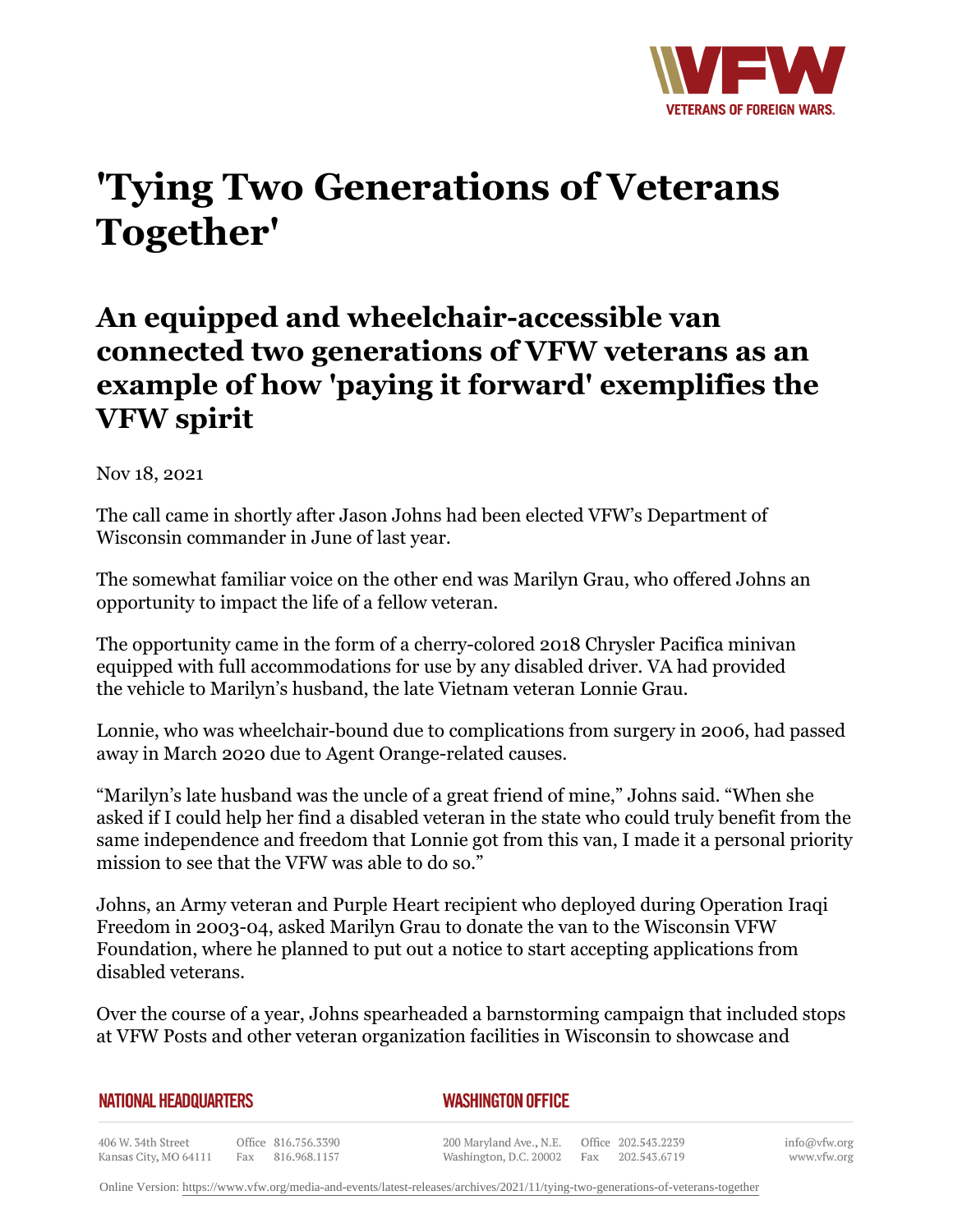promote Lonnie's van.

"The goal was to gift it on Veterans Day last year, but COVID-19 blew up again," Johns said. "So we eventually delayed the application deadline a couple of times and ended up extending it to Memorial Day to gift it at the state convention this year."

Once the deadline arrived on Memorial Day, Johns, now immediate-past Department commander, joined two other judges in reviewing more than 30 applicants who had met the criteria.

"Of course we had more applicants, but we didn't think they were quite eligible," Johns added. "Being a VFW member wasn't a requirement, but it was nice to know our winner turned out to be a Life member."

## **'I STILL FEEL A SENSE OF CAMARADERIE'**

In front of thousands of VFW members during Wisconsin's 100th annual Department convention on June 25 in Green Bay, Johns and Marilyn Grau presented Lonnie's van to Iraq War veteran and double-amputee Alan Lewis of Milwaukee.

"The support that I have received from the veteran community has been exceptional," said Lewis, 42, a Purple Heart recipient and life member of VFW Post 12100 in Milwaukee. "Receiving this wonderful gift of Lonnie's van is a great example of how no one does more for veterans than the VFW."

On July 16, 2003, while serving with the Army's 3rd Inf. Div., in Baghdad, Lewis was conducting a patrol mission when the Humvee he was driving hit an anti-tank landmine.

Lewis suffered severe facial and body burns, damage to his left eye, a fractured left forearm and severe lower body injuries that required the amputation of both his legs.

Upon returning stateside to recover at Walter Reed Medical Center in Washington, D.C., Lewis met a fellow Iraq War veteran and double amputee who introduced him to adaptive sports.

In the past 15 years, Lewis's competitive nature and need for camaraderie has led him toward a decorated career in adaptive sports, competing nationally in wheelchair lacrosse, basketball, hand-cycling, snowboarding and weightlifting. Lewis also is a long-standing member of the Wounded Warriors Amputee football team in Milwaukee.

"When you come home from Iraq, you feel a loss because you lack the camaraderie you once felt with your company," Lewis said. "At these events, although these men and women aren't necessarily the ones I fought with, I still feel a sense of camaraderie among veterans who can relate to my situation. Being competitive is important, but having fun also makes it even